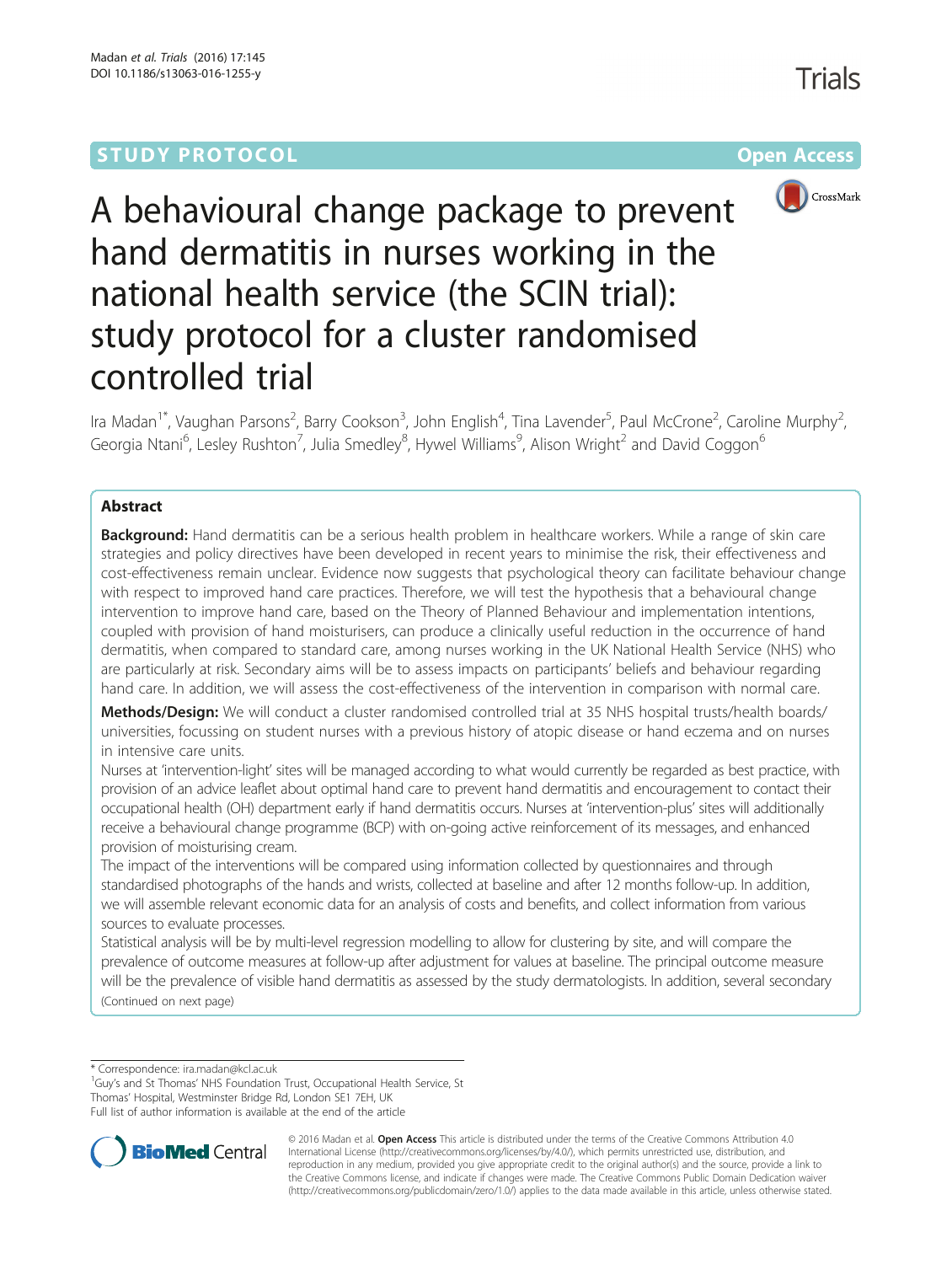#### (Continued from previous page)

outcome measures will be assessed.

Discussion: This trial will assess the clinical and cost effectiveness of an intervention to prevent hand dermatitis in nurses in the United Kigdom.

Trial registration: [ISRCTN53303171](https://ukctg.nihr.ac.uk/trials/trial-details/trial-details?trialNumber=ISRCTN53303171): date of registration, 21 June 2013.

Keywords: Dermatitis, Occupational health, Intervention, Nurses, Prevention, Randomised controlled trial, Behavioural change, Moisturiser

#### Background

Occupational irritant hand dermatitis is a major risk in healthcare. In a recent study, the 1-year prevalence of self-reported hand dermatitis among healthcare workers in a Dutch university medical hospital was 24 %, as compared with less than 10 % in the general population [\[1](#page-9-0)]. Amongst healthcare workers, nurses are the group at highest risk of hand dermatitis, with an estimated point prevalence of 18–30 % [\[2, 3\]](#page-9-0). Moreover, in a study of German geriatric nurses, two thirds of those who reported hand dermatitis stated that it had developed after they had joined the profession [[2\]](#page-9-0). Consistent with this, among Korean nursing students, the prevalence of hand dermatitis increased from 7 % in the first year to 23 % in the fourth year of training [\[4](#page-9-0)]. The costs of hand dermatitis to the individual and employer are high. It not only affects quality of life, but also can lead to loss of employment [[5, 6](#page-9-0)]. Once an individual has developed irritant hand dermatitis the prognosis is poor. In a 15-year followup study of a Swedish general population sample, about a third of those with hand dermatitis needed on-going medical treatment and 5 % experienced long periods of sickness absence, loss or change of job, or ill-health retirement [[7](#page-9-0)]. Affected individuals may also experience negative psychosocial consequences, such as sleep disturbance and interference with leisure activities [\[7\]](#page-9-0).

The high prevalence of hand dermatitis in nurses is attributed to frequent hand-washing and poor handdrying techniques [[8\]](#page-9-0). Current hand-cleansing policies in the UK National Health Service (NHS) are driven by efforts to reduce bacterial colonisation and transmission of infections, and the emphasis is on frequent use of hand rubs before and after patient contact, and washing with soap and water if the hands are visibly soiled [\[8](#page-9-0)]. However, little attention is paid to prevention of hand dermatitis.

For a nurse who develops irritant hand dermatitis, the condition is likely to be aggravated by exposure to hand hygiene measures. The presence of hand dermatitis may discourage nurses from undertaking adequate hand decontamination due to discomfort or concern about exacerbating skin lesions. It is known that 50 % of people with hand dermatitis are colonised with Staphylococcus aureus [\[9\]](#page-9-0), and although controversial, there is a theoretical risk that nurses with hand dermatitis infected by

methicillin-resistant Staphylococcus aureus (MRSA) could transmit the infection to patients. Occupational health (OH) professionals often have to advise nurses with active dermatitis to refrain from work until the lesions are healed, as it is difficult for them to avoid frequent handwashing unless they are redeployed to a non-clinical area.

Various measures might help to prevent hand dermatitis in nurses and reduce the problems that it causes.

#### **Moisturisers**

Two systematic reviews of the management of occupational dermatitis [\[10, 11](#page-9-0)] have concluded that moisturisers contributed importantly to both prevention and treatment at work. A review by the former Occupational Health Clinical Effectiveness Unit at the Royal College of Physicians focussed on the evidence for managing established occupational dermatitis, as distinct from prevention [[10](#page-9-0)]. It found inconsistent evidence from two studies in which moisturisers had been used as part of a complex intervention in nurses [[12, 13](#page-9-0)], but concluded that there was sufficient evidence to recommend that skin care programmes should include the use of emollients.

Guidelines produced by the British Occupational Health Research Foundation [\[11\]](#page-9-0) recommended that the regular application of emollients helps to prevent the development of occupational dermatitis, citing three high-quality studies [[14](#page-9-0)–[16](#page-9-0)]. One randomised control trial (RCT) found an improvement in all outcomes, including clinical skin inspection. In the other, transepidermal water loss (TEWL) improved among construction workers who used pre- and after-work creams compared to controls, but there was no difference in clinically assessed skin condition [\[15\]](#page-9-0). Moisturisers also improved skin condition in workers with damaged skin [\[17\]](#page-9-0). More recent reviews have also concluded that there is some evidence to support the use of educational interventions that include moisturisers, but this came from a small number of workplace studies, and the authors strongly recommended that further large high-quality RCTs in working groups were needed [[18, 19](#page-9-0)].

In the experience of the dermatologists and OH physicians in our research team, moisturisers are not widely used by healthcare workers in the UK. This anecdotal observation is supported by a study of nurses working in intensive care units (ICUs) in Germany which found that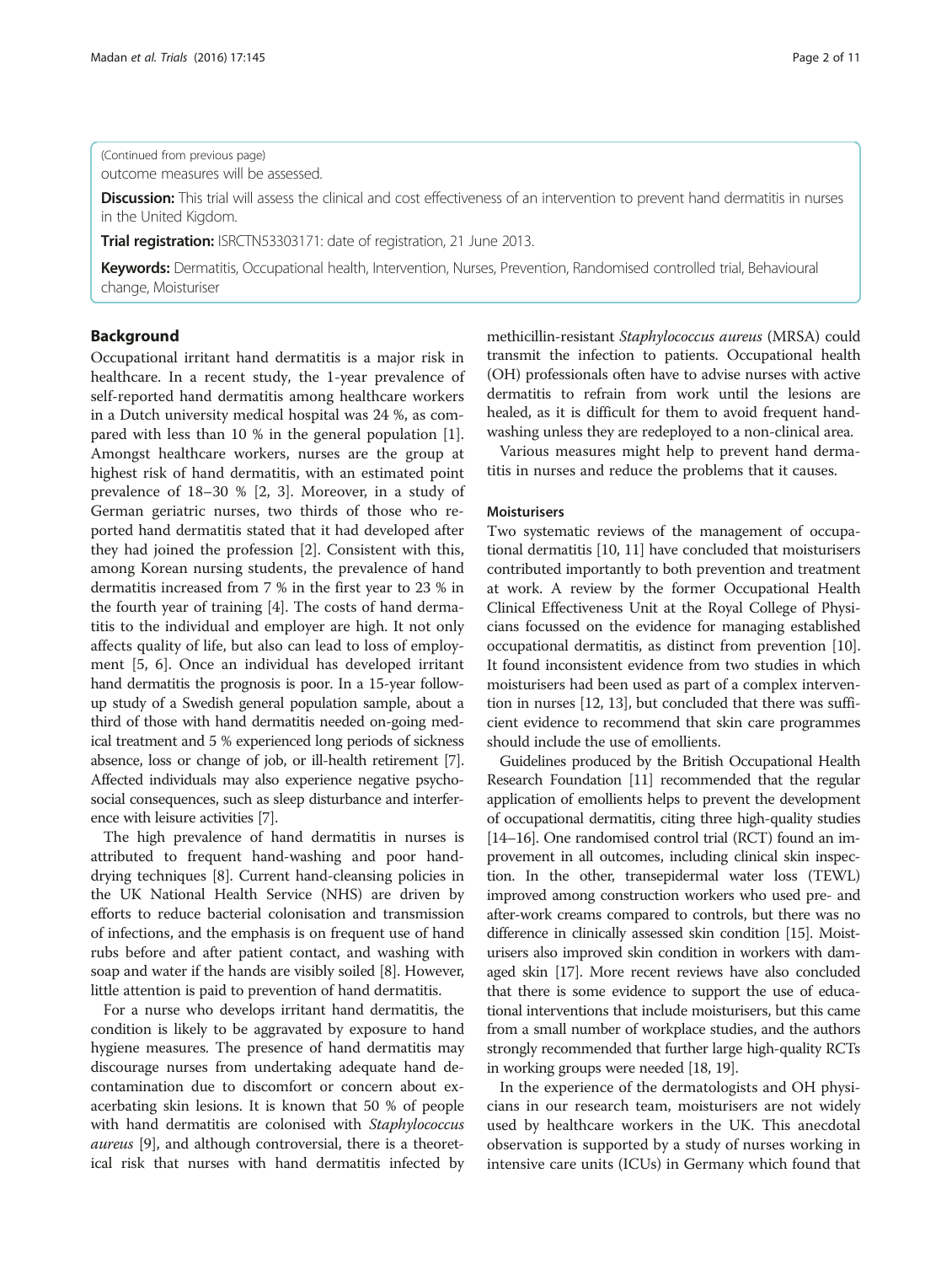only 15 % of the 204 respondents reported that they applied moisturising creams after hand- washing and only 2 % after skin disinfection with hand rubs. Furthermore, 9 % never applied skin care to their hands and 72 % reported that they did not perform final skin care after the last hand-wash of the day [[20\]](#page-9-0).

#### Hand cleansing

The use of antibacterial hand rub with the addition of moisturisers for hand hygiene reduces the drying and cracking of the skin that commonly results from repeated hand cleansing with soap and water [[21](#page-9-0)]. In addition, antibacterial hand rubs are associated with increased hand hygiene compliance and reduced rates of nosocomial infection [[22](#page-9-0)].

#### Hand-drying and glove use

Proper drying of the hands after washing is pivotal to good hand hygiene and care, particularly as wet skin is more likely to facilitate the transmission of bacteria than dry skin. A recent review of hand-drying processes [\[23](#page-9-0)], which included 12 studies, concluded that paper towels are superior to electric air dryers and, therefore, should be recommended in locations where hygiene is vital, such as clinical environments. This was supported by guidelines from the World Health Organization [[8](#page-9-0)].

Skin care programmes that incorporate measures of the type that have been described have shown a beneficial effect in the prevention of hand dermatitis in healthcare workers [[12](#page-9-0), [13](#page-9-0), [24, 25\]](#page-9-0). However, a recent systematic review suggested that educational programmes could benefit from being more strongly informed by psychological theory, since their success relies on employees adopting appropriate preventive and protective behaviours [[18](#page-9-0)]. Psychological theory has proved useful in understanding the behavioural determinants of hand hygiene practices among healthcare professionals [\[8, 26\]](#page-9-0) and so is likely to also be useful in the design of interventions to modify such practices. Moreover, a meta-analysis of Internet-based behavioural change interventions found that more extensive use of theory was associated with significantly greater effects and, in particular, that Internet interventions based on the Theory of Planned Behaviour (TPB) tended to have more substantial effects on behaviour [\[27\]](#page-9-0). One of the few studies applying psychological theory to the prevention of occupational hand dermatitis examined the TPB's ability to predict the behaviour of a sample of German patients with occupational hand dermatitis receiving an inpatient tertiary prevention programme. The TPB variables explained 30 % of the variance in post-intervention dermatitis prevention behaviour and 38 % of the variance in intentions for preventive behaviours [[28](#page-9-0)]. Systematic review of relevant evidence shows that forming implementation intentions and specific plans about how, when and where health-

promoting behaviours will be performed increases the likelihood of individuals acting on their positive intentions [[29\]](#page-9-0). Furthermore, evidence suggests that reminding individuals of their implementation intentions can facilitate longer-term changes in behaviour [[30](#page-9-0), [31](#page-9-0)].

Although there are good reasons to expect that welldesigned skin care programmes would be beneficial for nurses, their effectiveness and cost-effectiveness remain uncertain. Trials to date have been limited by size and the possibility that the control group was aware of the intervention [[32](#page-9-0)], or by a failure to address cost-effectiveness [[33](#page-10-0)]. There is a need for a pragmatic trial to evaluate the clinical and cost-effectiveness of a behavioural change programme (BCP) to improve the compliance of nurses with measures to prevent occupational hand dermatitis.

#### Aims and objectives

- 1. We will test the hypothesis that a bespoke, web-based behavioural change intervention to improve hand care, coupled with provision of hand moisturisers, can produce a clinically useful reduction in the prevalence of objectively assessed hand dermatitis after 1 year, when compared to standard care, among nurses working in the National Health Service (NHS) who are particularly at risk
- 2. Secondary aims will be to assess impacts on participants' beliefs and behaviour regarding hand care (as a measure of adherence), days off sick over a 1-year follow-up period, and use of hand moisturisers
- 3. In addition, we will assess the cost-effectiveness of the intervention compared with normal care

#### Method/Design

#### Concise statement of proposed research

We will conduct a cluster RCT of an intervention to improve hand care at 35 sites (12 NHS acute hospital trusts/health boards which provide OH care to both student and ICU nurses, 18 NHS trusts which provide OH care to ICU nurses and 5 university OH departments which provide OH care to student nurses). We will focus on two groups of staff: (1) student nurses who are about to start their first clinical placements, and who are at increased risk of hand dermatitis because of a past history of atopic disease or hand eczema; and (2) nurses working in ICUs, who are at increased risk of hand dermatitis because of the nature of their work.

Ethics approval to conduct the trial has been granted by the National Research Ethics Service (NRES) Committee London − City Road and Hampstead (REC reference: 13/ LO/0981). Ethical approval applies to all research sites taking part in the study. Trial registration: ISRCTN number 53303171: date of registration, 21 June 2013.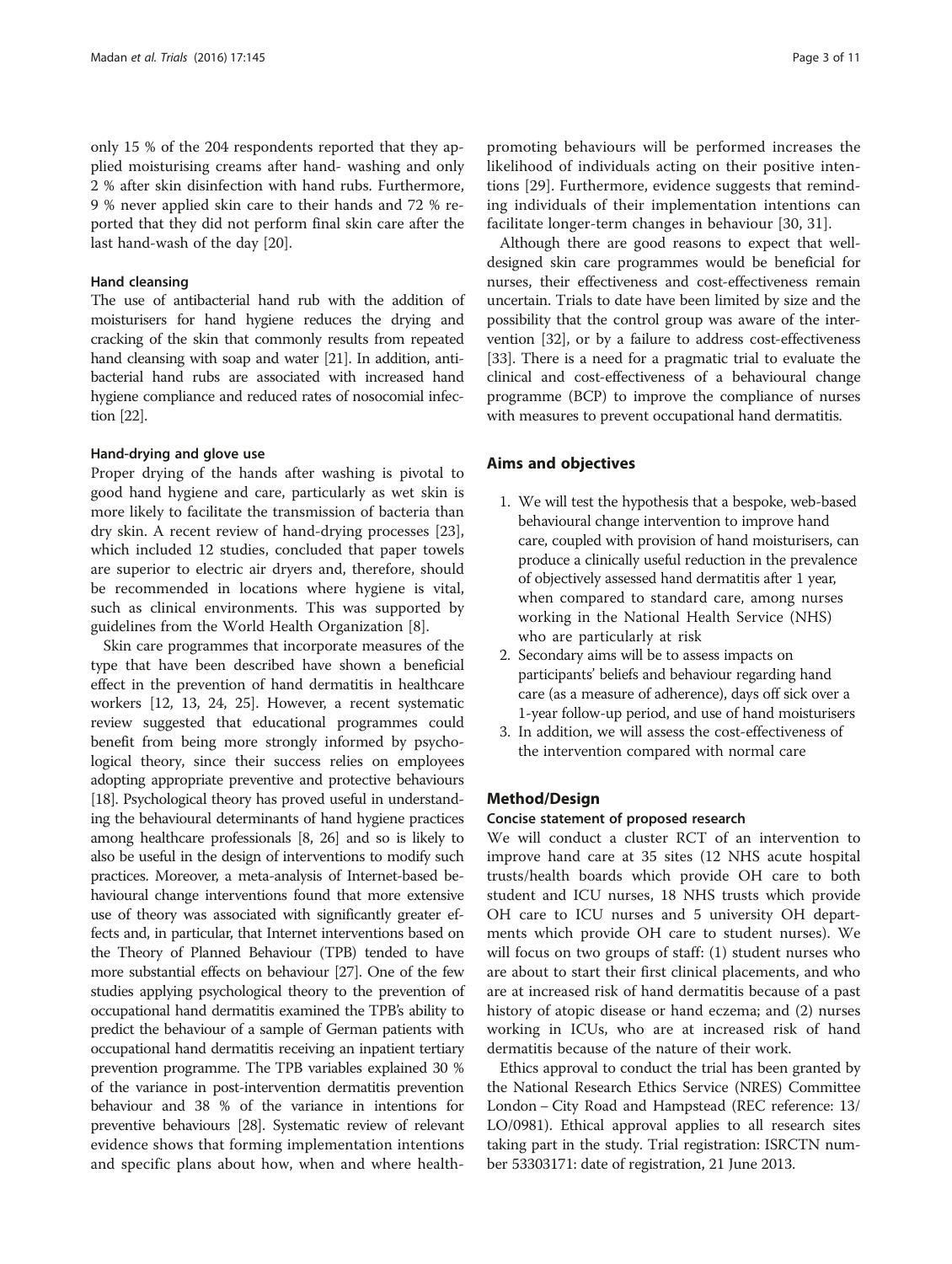#### Design and theoretical/conceptual framework

The study will be a cluster RCT with sites as the unit of randomisation. Sites will be randomly allocated to be 'intervention-light' or 'intervention-plus'. Study group 1 will be student nurses who are about to start their first clinical placements, and who are at increased risk of hand dermatitis because of a past history of atopic disease or hand eczema. Study group 2 will be nurses working in ICUs who are at increased risk of hand dermatitis because of the nature of their work. All participants are required to provide written consent at the time of recruitment into the study.

#### Intervention-plus

The intervention-plus in both staff groups will centre on a bespoke online behavioural change package (BCP) which will include advice: on when and when not to use gloves; on when to use antibacterial hand rubs; on when to use moisturising cream; and to contact OH early if hand dermatitis occurs.

The BCP has been developed by members of the study team with expertise in dermatology, occupational medicine, nursing, and health psychology. Care has been taken to ensure compatibility with current guidance on infection control. We have emphasised WHO recommendations that hands should only be washed with soap and water if visibly soiled. At all other times, hands should be cleansed with antibacterial hand rubs [\[8](#page-9-0)].

To maximise the probability of participants following best practice, they will be asked to form implementation intentions for performing each of the behaviours in their workplace. A record of each participant's implementation intentions will be generated by the online BCP programme and emailed to them. In the event of a participant being unable to access the online BCP, they will be posted a paper-based magazine version of the BCP which will reflect the information provided in the online BCP. Participants will asked to read through the material provided and write down their action plans in spaces provided. They will then be asked to keep the paperbased BCP in a convenient place so that they can refer back to it as required.

The BCP will be supported by provision of facilities to encourage adherence. These will include personal supplies of moisturising cream for at-risk student nurses, and provision of (1) optimal equipment for cleaning hands, and (2) moisturising cream dispensers on ICUs.

The BCP will be made available to ICU nurses once they have undergone baseline assessment (see below), and to student nurses 2 weeks before they start their first clinical attachment. It will be actively reinforced over the course of the study by consistent messages on skin care from the local OH and control of infection teams, and from local line management. Research has shown that senior role models have important effects on more junior healthcare workers' hand hygiene behaviours [\[34](#page-10-0), [35](#page-10-0)], and it seems reasonable to assume that this influence will extend to behaviours that prevent dermatitis. To facilitate this, when implementing intervention-plus, we will engage in a dialogue with local OH staff and line managers about the nature and purpose of the study and will provide them with information on the advice which will be given in the BCP, to ensure that they promote consistent messages on skin care. The SCIN research team will also write to any NHS sites at which student nurses undertake clinical placements, but which are not themselves participating study sites, to ensure they are informed about the study.

We will offer the BCP online to allow nurses to access it at a time convenient to their schedules, to permit standardisation of the delivery of key information across all intervention- plus sites, and to reduce the potential burden on OH staff. Moreover, if the BCP is found to be effective in this trial, it will be simple to scale up access to the website in order to deliver the BCP across the country.

#### Comparator (intervention-light)

Nurses at intervention-light sites will be managed according to what would currently be regarded as best practice, with provision of an advice leaflet about optimal hand care entitled 'Dermatitis: occupational aspects of management. Evidence-based guidance for employees' (also provided to the intervention-plus group) and encouragement to contact their OH department early if hand dermatitis occurs. However, they will not receive the BCP or active reinforcement of its messages. Nor will they routinely be offered supplies of moisturising cream over and above what is already standard practice at their site.

#### Sampling

We identified all NHS sites in the UK that train nurses, have an in-house OH service, and have at least one ICU. We first wrote to the lead occupational physician in each eligible site in December 2011, asking their willingness, in principle, to collaborate in a trial; and we wrote again in May 2012 and January 2014 asking them to confirm their willingness to collaborate. We also invited additional sites to sign up to the study via national OH newsletters. This included some sites that had an ICU but did not train nurses, and vice versa. In order to avoid the risk of student nurses moving placements from an intervention to a control site (or vice versa) during the study period, we generally invited only one site in each city or town to participate in the study. The exceptions were London and Manchester. In London, three sites were identified in which student nurses did not move to neighbouring sites during their training. In Manchester, we identified sites where students at three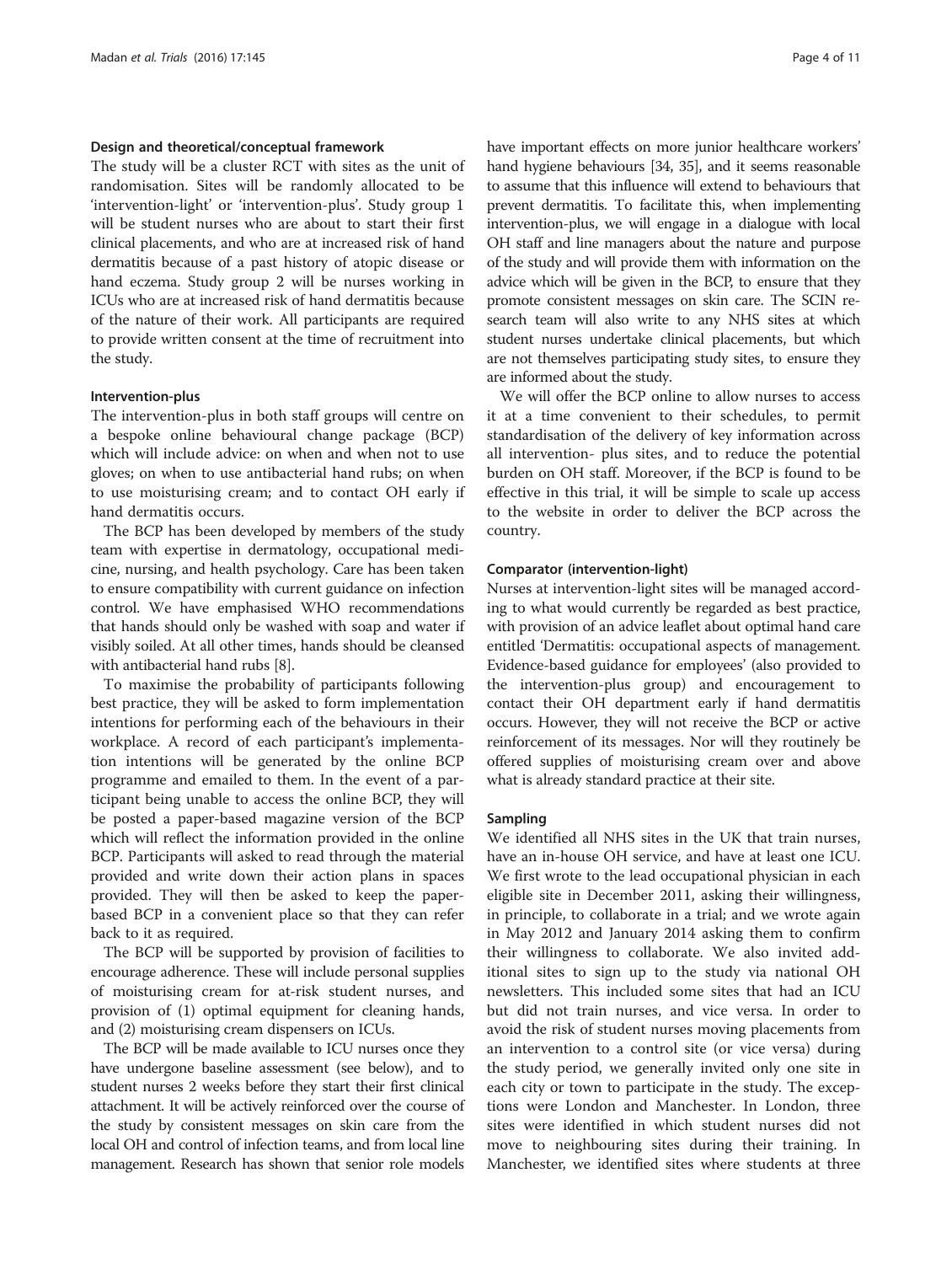local universities undertake their clinical placements during their first year of nursing training, and ensured that these sites were clustered appropriately to prevent cross-contamination in the study.

A summary of the number of participating sites is provided below:

- 12 sites recruiting both ICU nurses and student nurses (NHS trusts/health boards)
- 18 sites recruiting ICU nurses only (NHS trusts/health boards)
- 5 sites recruiting student nurses only (university-based OH departments)

#### Study group 1 – student nurses

All student nurses are required to attend for OH assessment before starting their clinical work. At participating sites, with permission from the universities concerned, all student nurses in one or more year groups (excluding mental health nursing students) who are due to start their first clinical placement, will be sent a Participant Information Sheet by their university or their OH department before or at the time of their mandatory assessment. Those who have a history of atopic disease or hand eczema will be identified by the OH department at the assessment, from information that they provide in a generic pre-placement health screening questionnaire. An OH clinician will explain to them that because of their constitution, they are at increased risk of hand dermatitis and, therefore, need to take special care of their hands. Those student nurses who meet the inclusion criteria will then be invited to participate in the study. A field worker will obtain written consent from those nurses who agree (the lead OH practitioner at the study site and the trial manager being available if needed to answer any questions). The consent form will ask participants to provide a preferred email address and telephone number to facilitate follow-up, and so that those at intervention-plus sites can be sent a link to the online BCP. One copy of the signed consent form will be filed in the nurse's OH notes, one copy will be sent to the trial manager, and a third copy will be given to the participant. Participants will also be provided with an information sheet to give to their general practitioner.

#### Study group 2 – intensive care nurses

The investigators, trial manager and lead OH clinicians from each site will identify all ICUs (and a few also identified their special care baby units) that would be suitable for the study. A local OH clinician or senior ICU nurse will explain to all nurses working on the selected ICUs that they are at increased risk of hand dermatitis because of frequent hand-washing with cleansers and water. They will also be told that a study is being carried

out to help optimise management of nurses who are higher risk. Full-time ICU nurses in the ICU (those working at least 30 hours per week) will be provided with a Participant Information Sheet and will be given up to a week to decide whether they wish to participate in the study. Consent to take part will be obtained by the field worker, who along with the trial manager, will be available to answer any queries about the study. The consent form will ask participants to provide a preferred email address to facilitate follow-up, and so that those at intervention-plus sites can be sent a link to the online BCP. Participants will be provided with an information sheet to give to their general practitioner.

The study will be presented to both study groups as research to assess the causes, consequences and ways of preventing hand dermatitis in nurses who are at increased risk, either because of a personal history of atopy or eczema, or because of the type of work that they do. However, to minimise the chance of bias, they will not be told that they are in an intervention-plus or intervention-light group. During the recruitment phase, field workers will reinforce the importance that participants be able to commit fully to the study, particularly with respect to the completion of questionnaires (see below).

To check that rates of participation do not differ importantly between sites randomised to the two arms of the study, the recruitment process will be carefully documented. The total numbers of eligible student and ICU nurses will be recorded, as will the numbers who consent to take part. We will also record the numbers who drop out of the study, with the dates of drop out.

#### Data handling

Data from the trial will be handled by InferMed MACRO v4 and data entry and handling will be audited.

#### Randomisation

Randomisation will be carried out using fixed blocks of two, stratified by small or large site with or without student nurses. Two sites will be randomised at a time and the King's Clinical Trials Unit will control the order of the randomisation in order to ensure allocation concealment. Baseline will be collected prior to randomisation.

For the purpose of analyses by intention-to-treat, the date of entry into the study for each participant will be date when they sign the consent form. Although student nurses can only contribute useful information if they progress to clinical work, in practice very few fail to do so once they have begun their nursing studies.

Members of the study team will be notified of the outcome of randomisation in a blinded or unblinded manner, according to their role in the trial. The trial statistician (GN), methodologist (DC), and the dermatologists (HW,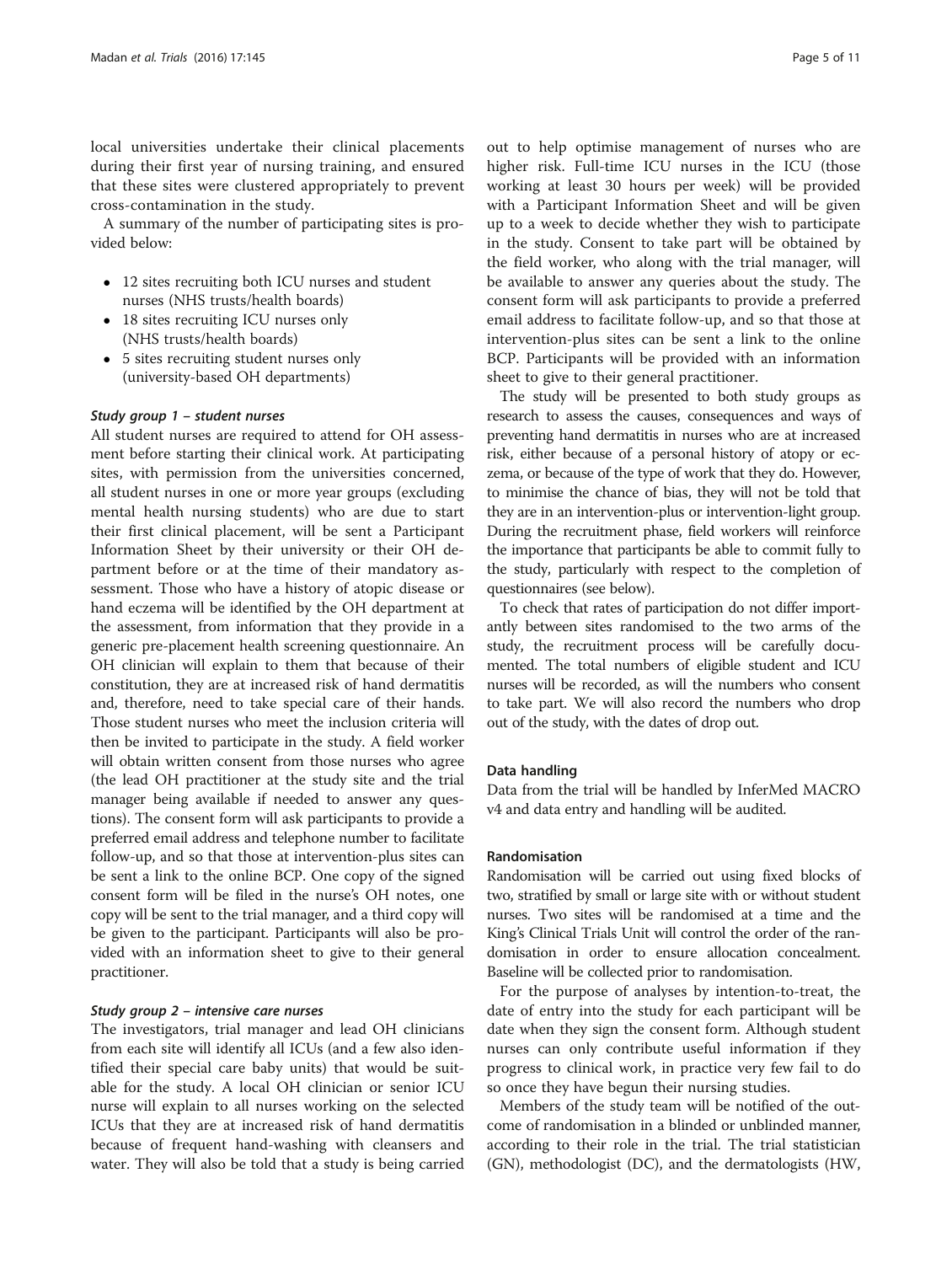JE) will remain blinded to treatment allocation until after the primary analysis.

#### Sample size

Field workers will be encouraged to recruit as many eligible student nurses and ICU nurses as possible, with the aim of recruiting at least 40 student nurses and 40 nurses from the ICUs at each site.

To give an indication of power, we assumed that at the end of follow-up the expected prevalence rates overall at the intervention-light sites would be 24 % in both student and ICU nurses, that the intraclass correlation coefficient (ICC) is 0.05 (this corresponds to a variance inflation factor of 2.05 for student nurses and 2.8 for ICU nurses), and that 20 % of participants will be lost to follow-up. With a 5 % level of statistical significance (two-sided), we would have approximately 83 % power to detect a reduction in prevalence of dermatitis at follow-up in the intervention-plus sites to 10 % in student nurses and 91 % power to detect a reduction in prevalence to 10 % at follow-up in ICU nurses. For final prevalence rates of 12 %, the powers would be 68 % for student nurses and 78 % for ICU nurses, while for final prevalence rates of 14 %, the corresponding powers would be 51 % and 61 % respectively. The power will be higher if the ICC is lower than 0.05. (These calculations were carried out using the clustersampsi command in Stata v12.1 for difference in proportions.)

#### Setting

OH departments (NHS and university-based) in the United Kingdom (excluding a pilot site in Wales).

#### Data collection

#### Study group 1 – student nurses

Student nurses who agree to take part will be asked to complete a self-administered baseline questionnaire (Questionnaire A) covering: contact details (which for security reasons will be kept separate from the rest of the questionnaire); demographic information; history of atopic disease and allergies; activities outside work which predispose to hand dermatitis; beliefs and plans regarding dermatitis prevention behaviours; the EuroQol-5D (EQ-5D) healthrelated quality of life questionnaire [\[36\]](#page-10-0) and history of hand dermatitis ever, in the past 12 months, and currently. They will be asked to place the completed questionnaire into a sealed business reply envelope and return it to the SCIN research team in London via the field worker, or if they prefer, directly. In addition, they will be invited to have their hands and wrists photographed.

Participants will be told that they may be asked to access an online BCP, which they should undertake in the week before starting their first clinical attachment, and to which they will be sent a link (by email) 2 weeks before the attachment begins. At that time, they will also be sent (by post) a personal tube of moisturising cream with guidance on how to request further supplies if needed. All participants, at both intervention-plus and intervention-light sites, will be encouraged (orally, through a written advice leaflet, and by email reminders at 4 and 8 months) to attend their OH department at an early stage should they develop hand dermatitis.

One week after starting their first clinical attachment, all participants will be asked to complete a further short selfadministered questionnaire (Questionnaire B), covering beliefs and plans regarding dermatitis prevention behaviours. At intervention-plus sites, it will also ask about use of, and views on, the BCP. Questionnaire B will be sent by post to participants with a business reply envelope for return to the SCIN research team.

To account for possible seasonal variation in the prevalence of dermatitis, final data collection will be carried out 12 months after baseline. All participants will be asked to answer a third self-administered questionnaire (Questionnaire C) and again to have their hands photographed. Questionnaire C will be distributed by the local field workers, and will cover: clinical attachments undertaken in the past year; hours worked per week over the past year; beliefs and plans regarding dermatitis prevention behaviours; participation in, and views about, the BCP (only at intervention-plus sites); activities outside work which predispose to hand dermatitis; recent practices regarding use of gloves; recent practices regarding hand cleansing; recent use of moisturising creams; history of hand dermatitis in the past 12 months (including its investigation and treatment, and any consequent loss of time from work or restriction of duties); and the EQ-5D questionnaire. Student nurses will be asked to place the completed Questionnaire C into a sealed business reply envelope for return to the SCIN team via the field worker or directly.

In addition, any attendance at OH with symptoms of hand/wrist dermatitis and any requests for extra provision of emollients during the study period will be documented.

#### Study group 2 – intensive care nurses

ICU nurses who agree to participate will be asked to complete a self-administered baseline questionnaire (Questionnaire A) similar to that for student nurses, but also including items on current occupation; recent practices regarding use of gloves; recent practices regarding hand cleansing; recent use of moisturising creams; and any sickness absence or modification of duties during the past 12 months because of hand dermatitis. Arrangements for the return of completed questionnaires will be as for student nurses. They will also have their hands and wrists photographed.

Once recruitment has been completed, field workers at intervention-plus sites will promote the importance of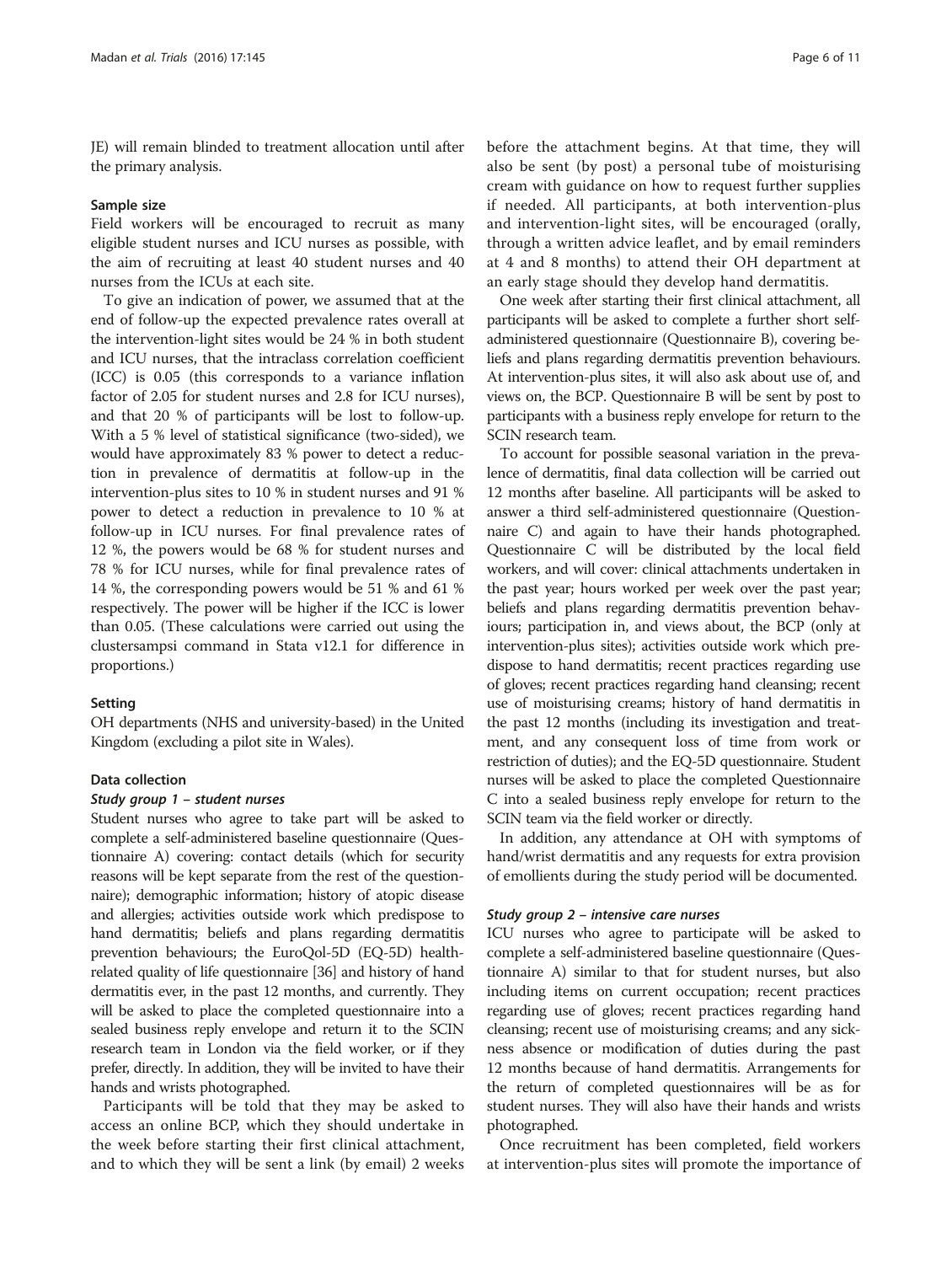optimising equipment for hand cleansing, and dispensation of moisturising cream. The written leaflet about prevention of hand dermatitis will be made available to all staff on the ward (not only those individuals who have consented to take part in the study), and an email will be sent via the lead ICU nurses to all staff on the ward with a link to the BCP. Uptake of the BCP will be documented.

Following recruitment, all ICU nurses (not just those who have agreed to participate in the study) at intervention-light sites will also be given the written leaflet about prevention of hand dermatitis.

Two weeks after the BCP has been offered (or at a similar interval after recruitment in the intervention-light sites), participants will be asked to complete a second questionnaire (Questionnaire B) about beliefs regarding prevention of dermatitis and (at intervention-plus sites) participation in, and views on the BCP. Questionnaire B will be sent to participants by post with a business reply envelope. All participants at both the intervention-plus and intervention-light sites will be encouraged (orally, through the written advice leaflet and by email reminders sent out by the SCIN research team at 4 and 8 months) to attend the OH department at an early stage should they develop hand dermatitis. Email reminders will also contain a positive reinforcement message to encourage ongoing participation in the study. In addition, at the intervention sites, the email reminders will reinforce the BCP.

Outcomes will be assessed 12 months after baseline. All participants will be asked to complete a final selfadministered questionnaire (Questionnaire C), and again to have their hands and wrists photographed. Questionnaire C will be sent out to field workers by the SCIN research team 2 months before the end of the study, and they in turn will pass them on to participants at the time that they recall them to have their hands photographed. The nurses will be asked to place the completed questionnaire into a sealed business reply envelope and return it via field worker or directly to the SCIN team in London.

#### Withdrawal from the study

Participants who decide to withdraw from the study, for whatever reason, will be asked to complete a shortened version of Questionnaire C and will be invited to have follow-up photographs of their hands and wrists.

#### Study instruments and data collection tools **Questionnaires**

The study questionnaires have been developed specifically for this study, and piloted in a sample of 22 student nurses and 22 ICU nurses. Questions about dermatitis are derived from the Nordic Occupational Skin Questionnaire [\[37](#page-10-0)].

The EQ-5D health-related quality of life questionnaire [\[36](#page-10-0)] has been included and the questions on beliefs are based on the structure suggested for assessing TPB [\[38\]](#page-10-0) and are informed by information we obtained from focus groups on student and ICU nurses.

Throughout the study, non-responders to any of the three study questionnaires will be sent an email reminder from the SCIN research team with a request that they complete and return the questionnaire directly to the SCIN team. If questionnaires remain outstanding, another copy of the paper questionnaire will be posted to the participant's preferred postal address, along with a business reply envelope. If questionnaires remain outstanding after a further 2 weeks, participants will be sent up to two reminder text messages (or telephone messages if they have given a land line number).

At the end of the study period, participants who have completed and returned all three study questionnaires will be entered into a prize draw, giving them a chance to win one of the study cameras (a total of 26 cameras will be offered). Information about the draw and prizes will be included in the Participant Information Sheet.

#### Ascertainment of hand dermatitis and description of the photographic method

The protocol for photographing hands and wrists has been developed in consultation with a medical photographer and is consistent with the views required for the photographic assessment scale described by Coenraads [[39\]](#page-10-0). It prescribes a method for obtaining repeatable standardised digital images that allow assessment of skin condition and colour.

As a last resort, where the local field worker is unable to make personal contact with a participant at follow-up, they will be offered an opportunity to send the SCIN research team 'selfie' photographs of their hands and wrists.

Initial assessment of photographs will be carried out by a dermatology research nurse (blind to intervention group), who will classify them as showing 'definite/possible dermatitis' or 'no dermatitis'. All images classed as 'definite/possible dermatitis', together with a sample of 250 that are classed as 'no dermatitis' will then be assessed independently by two dermatologists. Final determination of whether or not dermatitis is present will be according to the opinion of the dermatologists, with any differences between them resolved by discussion. Provided the dermatologists do not identify a significant rate of dermatitis among the images that the nurse originally classed as 'no dermatitis', her assessment of 'no dermatitis' will be accepted for the images that were not selected for dermatologist assessment.

Our rationale for ascertaining any, and not only more severe hand dermatitis, is that even minimal hand dermatitis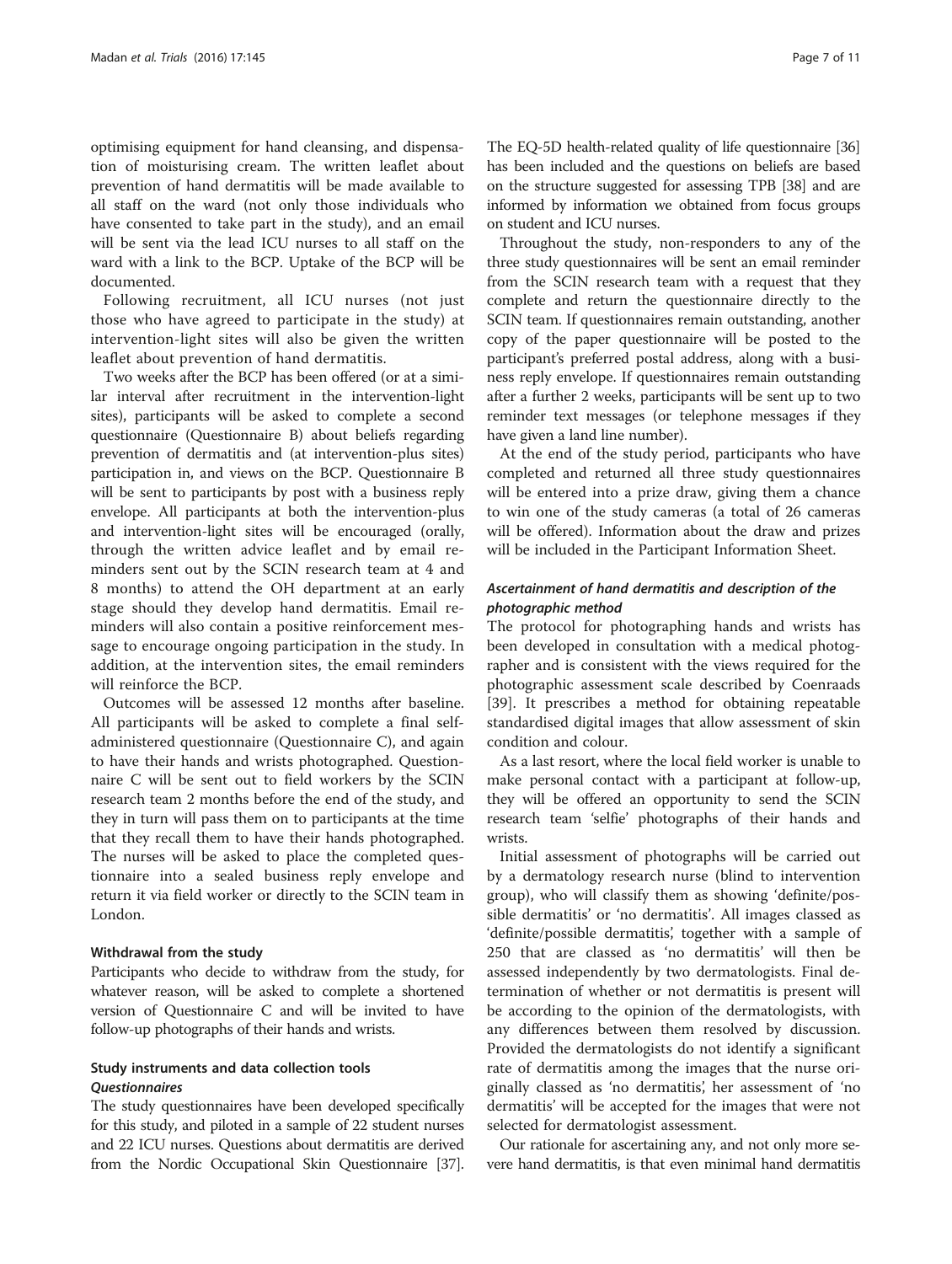progresses to significant hand eczema in a cumulative way over time [[39](#page-10-0)]. However, the dermatologists will also grade disease severity since severe hand dermatitis causes more distress and is associated with greater loss of time from work. We will use a method developed by Coenraads et al. [[39\]](#page-10-0) for classifying hand eczema severity: a simple categorization into five grades (clear, almost clear, mild, moderate, severe and very severe). Again, differences between the two dermatologists will be resolved by discussion.

#### Data analysis

Outcomes will be assessed separately for the two study groups (student nurses and ICU nurses).

Outcome measures For each study group, the principal outcome measure will be the difference between intervention-plus and intervention-light sites in the change in point prevalence of visible hand dermatitis from baseline to the end of follow-up.

Secondary outcomes will be the difference between intervention and control sites in:

- The difference between intervention and control sites in the change in prevalence and severity of visible hand dermatitis from baseline to the end of follow-up (as ascertained by the dermatologists)
- Days lost from sickness absence and days of modified duties because of hand dermatitis per 100 days of nurse time during the 12 months of follow-up
- The change from baseline to after completion of the BCP, and to the end of the 12-month follow-up in beliefs about dermatitis prevention behaviours
- The change from baseline to the end of follow-up in the reported frequency of: use of hand rubs for hand cleansing; hand-washing with water; and use of moisturising creams (for student nurses, who will not have started clinical attachments at the beginning of the study, this will reduce to differences between the intervention and control sites at the end of the follow-up)
- The change from baseline to the end of follow-up in quality of life score
- The use of moisturiser provided for the intervention (in terms of requests for further supplies by student nurses and orders for supplies of moisturisers by ICUs)

We will also document the reported participation in the BCP, reasons given for not participating, and comments on its content.

#### Method of analysis

Differences in changes in the prevalence of the primary and secondary outcomes from baseline to follow-up between the two arms will be assessed by random-intercept multilevel models to account for possible clustering by site. For the primary outcome, the relative odds of having dermatitis at follow-up in the intervention-plus group as compared to the intervention-light group after adjusting for dermatitis at baseline will be estimated using a random-intercept logistic regression model. If inadvertent potentially confounding changes occur at some sites during the course of the study, we will carry out sensitivity analyses excluding the sites concerned. We will test whether differences between the intervention and control groups in dermatitis prevention behaviours are mediated by differences in beliefs and plans about the relevant behaviour.

#### Economic analysis

In addition to analyses of clinical effectiveness, we will assess the cost-effectiveness of the interventions in the two staff groups from a healthcare and societal perspective. Healthcare costs will be calculated for the 12-month follow-up period and will be based on the number of contacts with clinical staff (occupational health, primary care staff, dermatologists, etc.) as a result of hand dermatitis, combined with appropriate unit cost information [[40](#page-10-0)] and the cost of supplying moisturising creams (with costs obtained from the British National Formulary (BNF) for prescribed formulations). The service use information will be collected using a short self-report schedule based on the Client Service Receipt Inventory. These service costs will be added to the cost of the BCP itself, which will be based on development time and staff time accessing the package. Societal costs will be calculated by adding healthcare costs to the costs of lost production, based on days off work combined with wage rates. Cost comparisons between the groups will be made using bootstrapped regression models assuming that the cost data are skewed. Costs from both perspectives will be combined with the primary outcome measure in a cost-effectiveness analysis. If costs are reduced for one group and outcomes are better then it will be 'dominant'. If one group has higher costs and better outcomes then incremental cost-effectiveness ratios (ICERs) will be generated, defined as the difference in costs divided by the difference in outcomes. Using the primary outcome measure, the ICER will indicate the extra cost incurred for one extra participant to be free of visible hand dermatitis in either hand at 12-month follow-up. There will be uncertainty around the cost and effectiveness estimates and this will be addressed using cost-effectiveness planes generated through repeated resampling from the data set to generate 1000 cost-outcome combinations and plotting these. To inform healthcare spending decisions it is helpful also to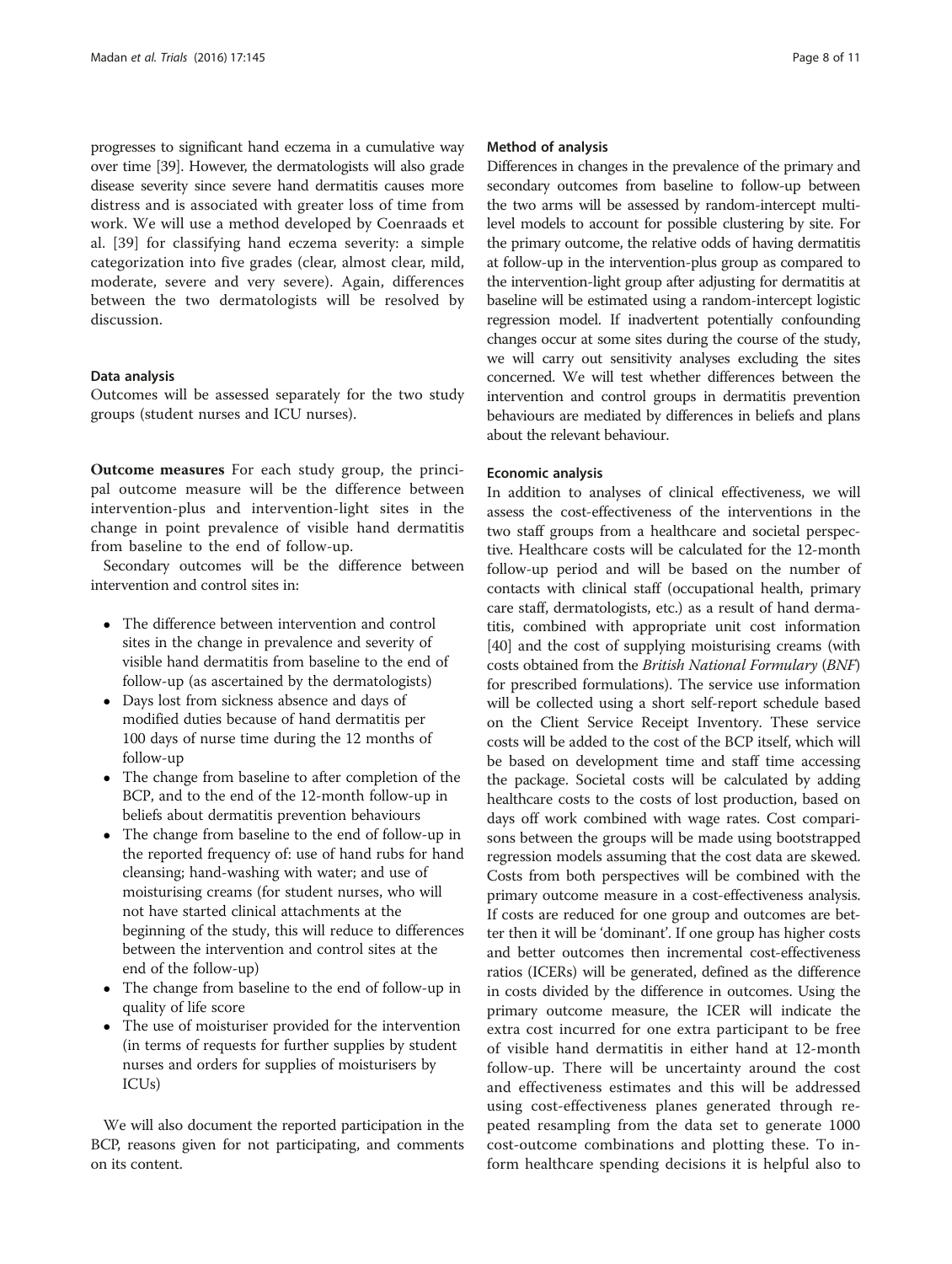combine costs with quality-adjusted life years (QALYs). The most widely used QALY measure in England is the EQ-5D, which has been recommended for dermatological interventions [\[36\]](#page-10-0). This measure will be used at baseline and follow-up, and area under the curve methods used to produce QALYs. Similar analyses to those described above will be conducted to assess the relationship between costs and QALYs, but we will also generate cost-effectiveness acceptability curves (CEACs) to show the probability that the intervention is cost-effective for different threshold values placed on a QALY [\[41](#page-10-0)]. CEACs will still be produced but will be more exploratory; they will be used to identify threshold values where the likelihood of the intervention being cost-effective is 50 %, 60 %, 70 %, 80 % and 90 %). While standard unit costs are being used for most services it will be necessary to calculate the intervention costs specifically for the study. This will be based on estimates of staff time spent developing the intervention and staff time spent accessing it. We will increase/decrease both of these aspects in sensitivity analyses by 10–50 % to see the impact that these changes have on the probability that the intervention is cost-effective at the £20,000 and £30,000 QALY thresholds. Sensitivity analyses will also be conducted on the societal cost-effectiveness estimates by increasing/decreasing the cost of lost work time by 10–50 % and assessing the impact on the CEACs.

If the intervention is shown to be cost-effective then we will make estimates of the number of nurses who might access the intervention were it to become recommended practice. This will in turn allow us to estimate the budget impact for the NHS and the benefits in terms of total QALYs gained. Uncertainty around these estimates will be investigated through the sensitivity analyses describe above.

#### Process evaluation

We will collect data on and describe:

- 1. Uptake of the intervention, in terms of:
	- Proportion of eligible nurses who access the online BCP
	- Proportion of eligible nurses who complete the online BCP
- 2. Acceptability of the intervention in terms of:
	- Perceived interest, relevance to role and likelihood of recommending it to colleagues

#### **Discussion**

A range of operational and practical issues have arisen during the planning and implementation of the trial, including:

1. A large number of sites whose personnel had initially expressed an interest in taking part in the study were later unable to proceed due to various

local issues (e.g. a subsequent reduction in OH staff to support the study or an increase in routine operational workload). As a consequence, it was necessary to invite additional OH services to take part in the study. This has enabled the research team to increase the total number of sites taking part in the study from the number initially planned

- 2. The recruitment rate in some sites has been lower than expected; therefore, to improve the number of participants taking part in the study, the research team have requested participating sites (where possible) to undertake a second round of recruitment. In addition, the research team agree to broaden the inclusion criteria for 'critical care nurses' to also include 'special care baby unit' nurses:
- 3. A dedicated full-time research nurse has been recruited to the central research. Their role will be to assist with further recruitment and capturing follow-up data at participating sites

#### Trial status

At the time of submission, the main trial has been underway since September 2014, with final recruitment planned for March 2016. The trial will be completed no later than September 2017 (pending approval from the funder).

#### **Abbreviations**

BCP: behavioural change programme; CEACs: cost-effectiveness acceptability curves; CONSORT: Consolidated Standards of Reporting Trials; CTU: Clinical Trials Unit; EQ-5D: EuroQol-5D; HSE: Health and Safety Executive; HTA: Health Technology Assessment; ICERs: incremental cost-effectiveness ratios; ICU: intensive care units; MRC: Medical Research Council; MRSA: methicillin-resistant Staphylococcus aureus; NHS: National Health Service; NICE: National Institute for Health and Clinical Excellence; NIHR: National Institute for Health Research; OH: occupational health; QALYs: quality-adjusted life years; RCN: Royal College of Nursing; RCT: randomised controlled trial; TEWL: transepidermal water loss; TPB: Theory of Planned Behaviour; UKCRC: UK Clinical Research Collaboration; WHO: World Health Organization.

#### Competing interests

There are no competing interests to declare by any of the authors.

#### Authors' contribution

IM as chief investigator brings expertise in NHS occupational health, pragmatic research and translating research findings into policy. IM was responsible for drafting the study protocol, the study documentation and for drafting the manuscript. VP as trial manager is responsible for the operational management of the trial. VP assisted with drafting the manuscript and the study documentation. BC has expertise in hand hygiene, medical microbiology, infection prevention and control of infection. BC assisted with drafting the study protocol and study documentation. JE had wide expertise in the field of occupational dermatology and assisted with drafting the study protocol and study documentation. JE was responsible for assessing the presence or absence of dermatitis from the photographic images collected from participants during the trial. TL is an experienced nursing/midwifery researcher with expertise in clinical trials in relation to skin care practices. TL assisted with drafting the study protocol and study documentation. PMc is a health economist and assisted with the trial design and economic evaluation. PMc assisted with drafting the study protocol and study documentation. CM manages the UKCRC-registered King's Clinical Trial Unit (CTU) at King's College London. CM assisted with drafting the study protocol, randomisation and governance of the trial. GN is a medical statistician, formulated the trial analysis plan and will undertake the analysis. LR advised on occupational epidemiology and statistics. LR assisted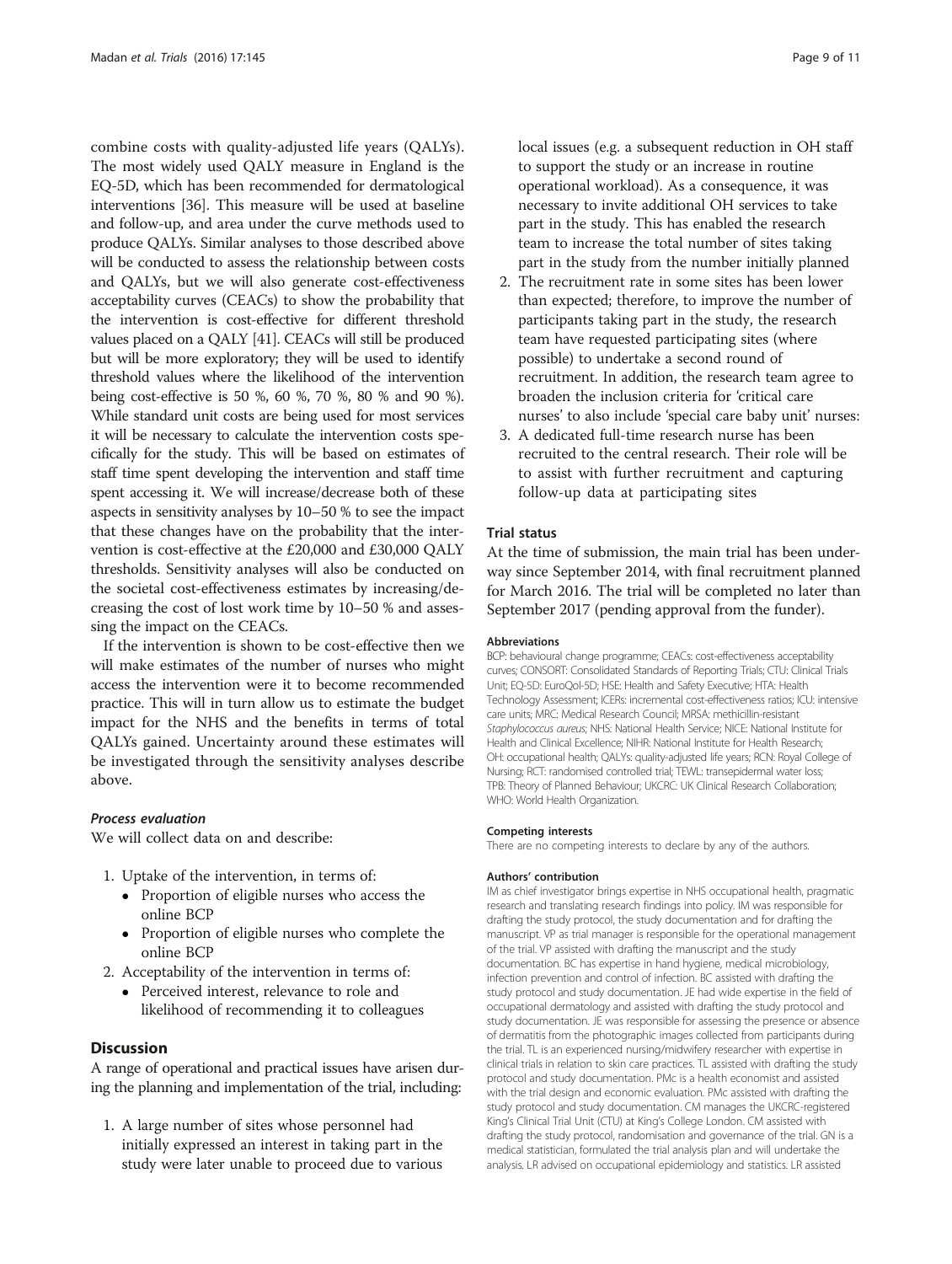<span id="page-9-0"></span>with drafting the study protocol and study documentation. JS advised on OH operational aspects of methodology and aided with the identification and recruitment of participating sites. JS assisted with drafting the study protocol and study documentation. HW has expertise in the design and delivery of dermatology clinical trials plus content expertise as a clinical dermatologist. HW assisted with drafting the study protocol and study documentation. HW was responsible for assessing the presence or absence of dermatitis from the photographic images collected from participants during the trial. AW has expertise in psychological aspects of intervention design and evaluation and developed the behavioural change programme. AW assisted with drafting the study protocol and study documentation. DC brings expertise in the epidemiological aspects of design, analysis and interpretation. DC assisted with drafting the study protocol and the manuscript. All authors read and approved the study protocol upon which this manuscript is based.

#### Acknowledgements

The SCIN Trial is funded by the National Institute of Health Research, Health Technology Assessment (HTA) programme grant: NIHR grant number 11/94/01. The trial is sponsored by the National Institute for Health Research (NIHR) Biomedical Research Centre based as Guy's and St Thomas' NHS Foundation Trust and the UKCRC-registered King's Clinical Trials Unit at King's College London. We also acknowledge the ongoing contribution that is made by each of the trial collaborators who are based at various academic institutions, NHS trusts and NHS foundation trusts across the United Kingdom.

#### Disclaimer

The views expressed in this article represent those of the authors and not necessarily those of the NHS, NIHR or other stakeholders.

#### Author details

<sup>1</sup>Guy's and St Thomas' NHS Foundation Trust, Occupational Health Service, St Thomas' Hospital, Westminster Bridge Rd, London SE1 7EH, UK. <sup>2</sup>King's College London, London, UK. <sup>3</sup>Royal Free Hampstead NHS Trust, London, UK.<br><sup>4</sup>Nottingbam University Hospitals NHS Trust, Nottingbam, UK. <sup>5</sup>University of Nottingham University Hospitals NHS Trust, Nottingham, UK. <sup>5</sup>University of Manchester, Manchester, UK. <sup>6</sup>University of Southampton, Southampton, UK.<br><sup>7</sup>Importal College London, London, UK. <sup>8</sup>University Hespital Southampton. Imperial College London, London, UK. <sup>8</sup>University Hospital Southampton NHS Foundation Trust, Southampton, UK. <sup>9</sup>University of Nottingham, Nottingham, UK.

# Received: 10 October 2015 Accepted: 17 February 2016<br>Published online: 17 March 2016

#### References

- Thyssen JP, Johansen JD, Linneberg A, Menné T. The epidemiology of hand eczema in the general population – Prevalence and main findings. Contact Derm. 2010;62(2):75–87.
- 2. Skudlik C, Dulon M, Wendeler D, John SM, Nienhaus A. Hand eczema in geriatric nurses in Germany – Prevalence and risk factors. Contact Derm. 2009;60(3):136–43.
- 3. Smit HA, Burdorf A, Coenraads PJ. Prevalence of hand dermatitis in different occupations. Int J Epidemiol. 1993;22(2):288–93.
- 4. Smith DR, Choe M, Jeong JS, An GJ, Chae YR, Jeon MY. Hand dermatitis among Korean nursing students. Int J Nurs Pract. 2006;12(3):160–5.
- 5. Hutchings CV, Wan Shum K, Gawkrodger DJ. Occupational contact dermatitis has an appreciable impact on quality of life. Contact Derm. 2001; 45(1):17–20.
- 6. Fowler JF, Ghosh A, Sung J, Emani S, Chang J, Den E, et al. Impact of chronic hand dermatitis on quality of life, work productivity, activity impairment, and medical costs. J Am Acad Dermatol. 2006;54(3):448–57.
- 7. Meding B, Wrangsjö K, Järvholm B. Fifteen-year follow-up of hand eczema: persistence and consequences. Br J Dermatol. 2005;152(5):975–80.
- 8. WHO. WHO guidelines on hand hygiene in health care. Geneva: World Health Organisation; 2009.
- 9. Haslund P, Bangsgaard N, Jarløv JO, Skov L, Skov R, Agner T. Staphylococcus aureus and hand eczema severity. Br J Dermatol. 2009;161(4):772–7.
- 10. Dermatitis: occupational aspects of management: a national guideline. Royal College of Physicians; 2009.
- 11. Nicholson PJ. Evidence-based guidelines: occupational contact dermatitis and urticaria. Occup Med. 2010;60(7):502–4.
- 12. Held E, Wolff C, Gyntelberg F, Agner T. Prevention of work-related skin problems in student auxiliary nurses: an intervention study. Contact Derm. 2001;44(5):297–303.
- 13. Held E, Mygind K, Wolff C, Gyntelberg F, Agner T. Prevention of work related skin problems: an intervention study in wet work employees. Occup Environ Med. 2002;59(8):556–61.
- 14. Saary J, Qureshi R, Palda V, DeKoven J, Pratt M, Skotnicki-Grant S, et al. A systematic review of contact dermatitis treatment and prevention. J Am Acad Dermatol. 2005;53(5):845–55. e1–e13.
- 15. Winker R, Salameh B, Stolkovich S, Nikl M, Barth A, Ponocny E, et al. Effectiveness of skin protection creams in the prevention of occupational dermatitis: results of a randomized, controlled trial. Int Arch Occup Environ Health. 2009;82(5):653–62.
- 16. Arbogast JW, Fendler EJ, Hammond BS, Dolan MD, Cartner TJ, Ali Y, et al. Effectiveness of a hand care regimen with moisturizer in manufacturing facilities where workers are prone to occupational irritant dermatitis. Dermatitis: contact, atopic, occupational, drug: official journal of the American Contact Dermatitis Society, North American Contact Dermatitis Group. 2004;15(1):10–7.
- 17. Graham M, Nixon R, Burrell LJ, Bolger C, Johnson PDR, Grayson ML. Low rates of cutaneous adverse reactions to alcohol-based hand hygiene solution during prolonged use in a large teaching hospital. Antimicrob Agents Chemother. 2005;49(10):4404–5.
- 18. van Gils RF, Boot CRL, van Gils PF, Bruynzeel D, Coenraads PJ, van Mechelen W, et al. Effectiveness of prevention programmes for hand dermatitis: a systematic review of the literature. Contact Derm. 2011;64(2):63–72.
- 19. Bauer A, Schmitt J, Bennett C, Coenraads PJ, Elsner P, English J, et al. Interventions for preventing occupational irritant hand dermatitis. Cochrane Database Syst Rev (Online). 2010;6(6):CD004414.
- 20. Grosse-Schutte K, Assadian O, Hubner NO, Loffler H, Kramer A. Practices of skin care among nurses in medical and surgical intensive care units: results of a self-administered questionnaire. GMS Krankenhhyg Interdiszip. 2011; 6(1):Doc08.
- 21. Larson E, Friedman C, Cohran J, Treston-Aurand J, Green S. Prevalence and correlates of skin damage on the hands of nurses. Heart Lung: Journal of Acute and Critical Care. 1997;26(5):404–12.
- 22. Boyce JM, Pittet D. Guideline for hand hygiene in health-care settings: recommendations of the Healthcare Infection Control Practices Advisory Committee and the HICPAC/SHEA/APIC/IDSA Hand Hygiene Task Force. Infect control hosp epidemiol: the official journal of the Society of Hospital Epidemiologists of America. 2002;23(12 Suppl):S3–S40.
- 23. Huang C, Ma W, Stack S. The hygienic efficacy of different hand-drying methods: a review of the evidence. Mayo Clin Proc. 2012;87(8):791–8.
- 24. Dulon M, Pohrt U, Skudlik C, Nienhaus A. Prevention of occupational skin disease: a workplace intervention study in geriatric nurses. Br J Dermatol. 2009;161(2):337–44.
- 25. Löffler H, Bruckner T, Diepgen T, Effendy I. Primary prevention in health care employees: a prospective intervention study with a 3-year training period. Contact Derm. 2006;54(4):202–9.
- 26. Dyson J, Lawton R, Jackson C, Cheater F. Does the use of a theoretical approach tell us more about hand hygiene behaviour? The barriers and levers to hand hygiene. J Infect Prev. 2011;12(1):17–24.
- 27. Webb TL, Joseph J, Yardley L, Michie S. Using the Internet to promote health behavior change: a systematic review and meta-analysis of the impact of theoretical basis, use of behavior change techniques, and mode of delivery on efficacy. J Med Internet Res. 2010;12(1):e4.
- 28. Matterne U, Diepgen TL, Weisshaar E. A longitudinal application of three health behaviour models in the context of skin protection behaviour in individuals with occupational skin disease. Psychol Health. 2011;26(9):1188–207.
- 29. Gollwitzer PM, Sheeran P. Implementation intentions and goal achievement: a meta-analysis of effects and processes. Adv Exp Soc Psychol. 2006;38:69–119.
- 30. Soureti A, Murray P, Cobain M, Chinapaw M, van Mechelen W, Hurling R. Exploratory study of web-based planning and mobile text reminders in an overweight population. J med Internet res. 2011;13(4):e118. doi[:10.2196/jmir.1773.](http://dx.doi.org/10.2196/jmir.1773)
- 31. Prestwich A, Perugini M, Hurling R. Can the effects of implementation intentions on exercise be enhanced using text messages? Psychol Health. 2009;24(6):677–87.
- 32. van der Meer EWC, Boot CRL, Jungbauer FHW, van der Klink JJL, Rustemeyer T, Coenraads P, et al. Hands4U: a multifaceted strategy to implement guideline-based recommendations to prevent hand eczema in health care workers: design of a randomised controlled trial and (cost)